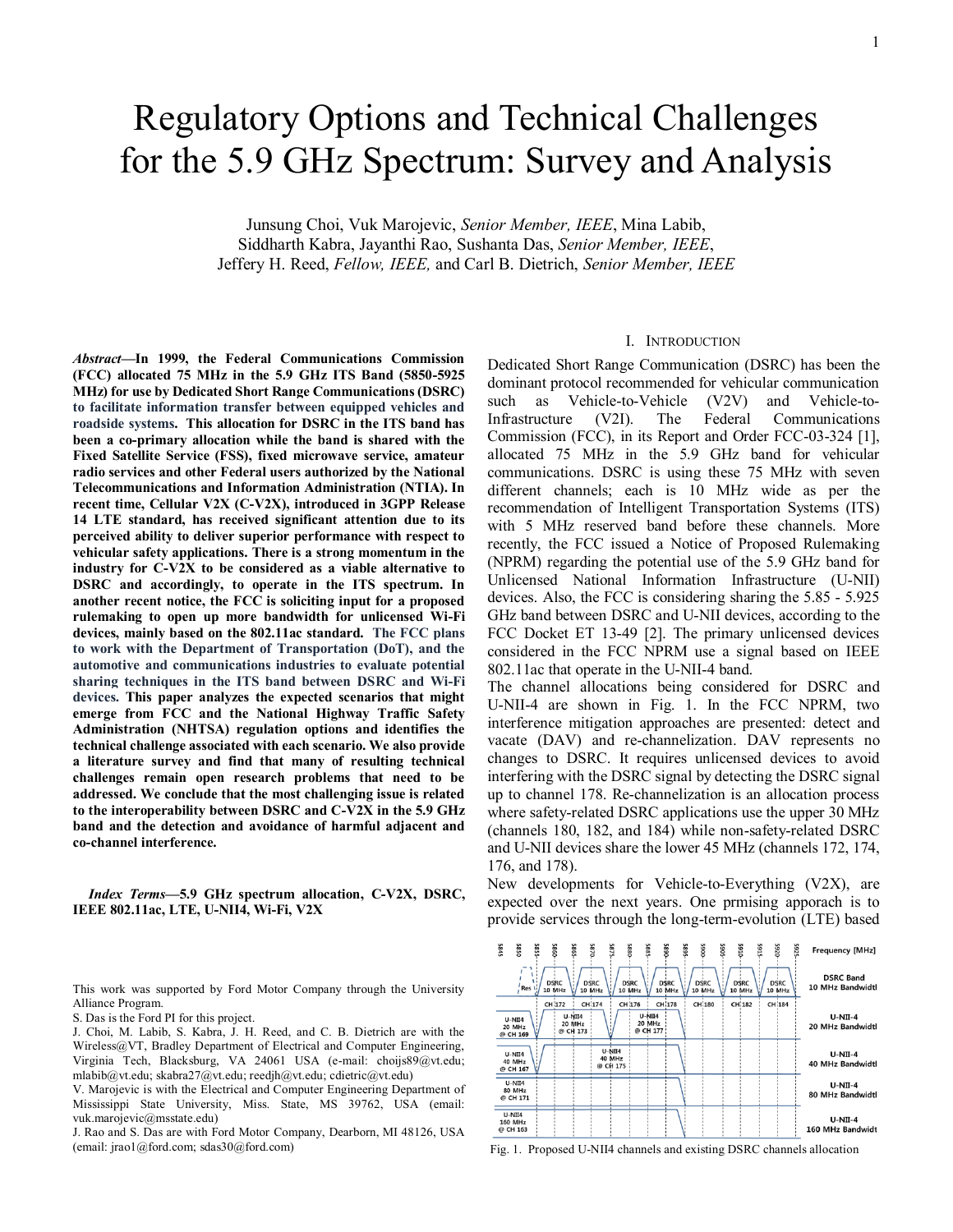|                                                    |                     |                                    | FCC ITS Spectrum Regulatory Decision Criteria |                                      |                         |                     |                                  |                     |              |                           |                                       |                     |                                 |                                        |               |                     |              |                     |
|----------------------------------------------------|---------------------|------------------------------------|-----------------------------------------------|--------------------------------------|-------------------------|---------------------|----------------------------------|---------------------|--------------|---------------------------|---------------------------------------|---------------------|---------------------------------|----------------------------------------|---------------|---------------------|--------------|---------------------|
|                                                    |                     |                                    |                                               | <b>One Safety Technology in Band</b> |                         |                     |                                  |                     |              |                           | Two or More Safety Technology in Band |                     |                                 |                                        |               |                     |              |                     |
|                                                    |                     |                                    |                                               |                                      | IEEE 802.11p based DSRC |                     | 3GPP R14 based<br>Cellular-V2X   |                     |              | Co-Channel<br>Coexistence |                                       |                     |                                 | <b>Adjacent Channel</b><br>Coexistence |               |                     |              |                     |
|                                                    |                     |                                    | N <sub>0</sub><br>$R-CH$                      |                                      | $R-CH$                  |                     | $\mathbf{N}\mathbf{0}$<br>$R-CH$ |                     | $R-CH$       |                           | N <sub>0</sub><br>$R-CH$              |                     | $R-CH$                          |                                        | No.<br>$R-CH$ |                     | $R-CH$       |                     |
|                                                    |                     |                                    | No.<br>Wi-Fi                                  | Wi-Fi<br><b>DAV</b>                  | No.<br>Wi-Fi            | Wi-Fi<br><b>DAV</b> | No<br>Wi-Fi                      | Wi-Fi<br><b>DAV</b> | No.<br>Wi-Fi | Wi-Fi<br><b>DAV</b>       | No<br>Wi-Fi                           | Wi-Fi<br><b>DAV</b> | $\mathbf{N}\mathbf{0}$<br>Wi-Fi | Wi-Fi<br><b>DAV</b>                    | No.<br>Wi-Fi  | Wi-Fi<br><b>DAV</b> | No.<br>Wi-Fi | Wi-Fi<br><b>DAV</b> |
| NHTSA ITS Spectrum<br>Regulatory Decision Criteria | $\frac{DBCC}{Omly}$ |                                    | $\mathbf c$                                   | a                                    | b                       | a, b                |                                  |                     |              |                           |                                       |                     |                                 |                                        |               |                     |              |                     |
|                                                    | $rac{-V2X}{Only}$   |                                    |                                               |                                      |                         |                     | f                                | d                   | e            | d, e                      |                                       |                     |                                 |                                        |               |                     |              |                     |
|                                                    | Coexistence         | Inter-<br>operable                 |                                               |                                      |                         |                     |                                  |                     |              |                           | c, f, h, i                            | a, d, h,            | b, e, h,<br>i                   | a, b, d,<br>e, h, i                    |               |                     |              |                     |
|                                                    |                     | Inter-<br>operable<br>$_{\rm Non}$ |                                               |                                      |                         |                     |                                  |                     |              |                           | c, f, h                               | a, d, h             | <b>b</b> , e, h                 | a, b, d,<br>e, h                       | c, f, g       | a, d, g             | $b, e, g$    | a, b, d,<br>e, g    |
|                                                    | $2 \frac{1}{2}$     |                                    |                                               |                                      |                         |                     |                                  |                     |              | j                         |                                       |                     |                                 |                                        |               |                     |              |                     |

TABLE I ITS BAND REGULATORY DECISION PLANNING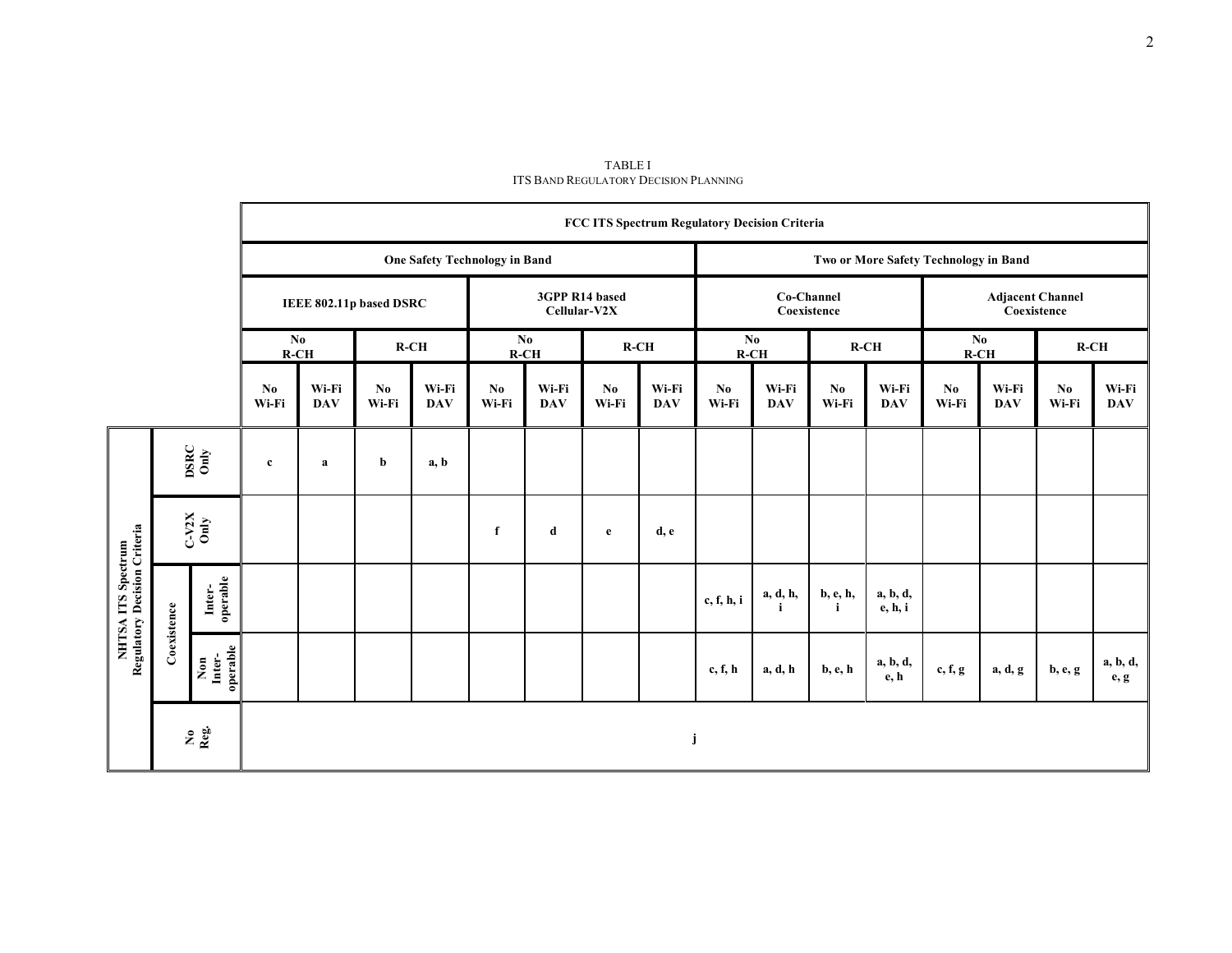TABLE II LIST OF TECHNICAL CHALLENGES

| Alphabet<br>Code from<br>Table I. | Description                                                    | Alphabet<br>Code from<br>Table I. | Description                                                                                                                                                                                           |
|-----------------------------------|----------------------------------------------------------------|-----------------------------------|-------------------------------------------------------------------------------------------------------------------------------------------------------------------------------------------------------|
| a                                 | Ability of Wi-Fi to detect DSRC signals to vacate              |                                   | Co-channel interference between Wi-Fi and C-V2X                                                                                                                                                       |
| b                                 | Adjacent interference to DSRC: out-of-band rejection of DSRC   | g                                 | Analyzing adjacent interference from DSRC to C-V2X and<br>from C-V2X to DSRC. Depending on which system will<br>use the lower frequency band, adjacent interference from<br>Wi-Fi need to be analyzed |
| $\mathbf{c}$                      | Co-channel interference between Wi-Fi and DSRC                 | h                                 | How the co-channel coexistence between DSRC and<br>C-V2X will affect the performance to each other                                                                                                    |
| d                                 | Ability of Wi-Fi to detect C-V2X signals to vacate             |                                   | Interoperability between DSRC and C-V2X                                                                                                                                                               |
| e                                 | Adjacent interference to C-V2X: out-of-band rejection of C-V2X |                                   | The "No Regulation" will inherit all technical issues in the<br>column above it                                                                                                                       |

system known as Cellular-Vehicle-to-Everything (C-V2X) [3]. Recently, 3GPP presented the sidelink interface and the LTE cellular interface in Release 14 with fulfilling the requirements of V2X services [4]. Important changes are expected for 5G in upcoming 3GPP releases.

As Wi-Fi, LTE, and DSRC are competing for the 5.9 GHz spectrum, several technical and research challenges arise and are reviewed in this paper.

DSRC is the dominant protocol for 5.9 GHz; however, allowing C-V2X, Wi-Fi, and other unlicensed devices to access it is also being considered. Within the possible hypotheses about the directions provided by the FCC and the National Highway Traffic Safety Addminstration (NHTSA), we generate possible combinations of regulatory decisions and the associated technical challenges. Moreover, we present a comperhensive technical assessment that is related to the potential technical challenges for those regulations.

# II. POSSIBLE REGULATION SCENARIOS

FCC and NHTSA play major roles for the adoption of vehicular communication standards. Their decisions may or may not conflict; however, it is obvious that C-V2X or DSRC or both will be using the 5.9 GHz. Based on the announced NPRM, FCC's current position is to use UNII-4 and DSRC with Re-channelization.

FCC is responsible for spectrum regulations and allocating spectrum for use by specific technologies. NHTSA is interested in ensuring road safety and supporting technologies that can satisfy the established road safety requirements. Within these boundaries, we foresee different scenarios.

Possible FCC actions are:

- Number of vehicular safety communication technologies in band: 1) one technology; or 2) two technologies
- If one safety technology in band: 1) DSRC Only; or 2) C-V2X Only
- If two or more safety technologies in band: 1) co-channel coexistence; or 2) adjacent channel coexistence
- Re-channelization: 1) Re-channelize, safety-related DSRC using the upper 30 MHz and unlicensed devices using the lower 45 MHz; or 2) Do not re-channelize
- Wi-Fi sharing: 1) Allowed through DAV; 2) Not allowed
- Other unlicensed technologies, most prominently LTE-U, LAA, and MuLTEfire: 1) Allowed; 2) Not allowed

Re-channelization and Wi-Fi sharing by DAV are considered as two different interference mitigation approaches. However, they can be used at the same time: using safety-related DSRC to re-channelize in the upper 30 MHz and allocate non-safety-related DSRC in the lower 45 MHz, allowing Wi-Fi sharing through DAV.

We identify the possible NHTSA's regulations as:

- Only DSRC operating in the ITS band
- Only C-V2X operating in the ITS band
- DSRC & C-V2X co-operating in the ITS band  $\triangleright$  Interoperable
	- $\triangleright$  Non-Interoperable
- No regulations

The scenario of coexistence can be considered as interoperable or non-interoperable. Interoperable allows DSRC and C-V2X to communicate; one device to communicate between DSRC and C-V2X.

With the combinations of identified FCC and NHTSA regulation scenarios, we generate the scenario chart shown in Table I. The scenarios that did not filled out with an alphabet code are not possible. For each combination of scenarios, certain technical challenges are inherent. The technical challenges are shown as alphabet code in Table I. The details of these technical challenges are listed in Table II.

# III. TECHNICAL SURVEY

By categorizing the technical challenges in Table II, we surveyed papers and categorized them into the related technical challenge topics. Aligned with the current plan of DSRC using the entire 5.9 GHz band alone, we found the greatest number of papers. The fewest studies are devoted to the technical challenges of coexistence between DSRC and C-V2X. Therefore, in this section, we identify the technology gaps that have not been addressed in the technical literature. Table III summarizes the technical challenges that are addressed in open literature and their key findings.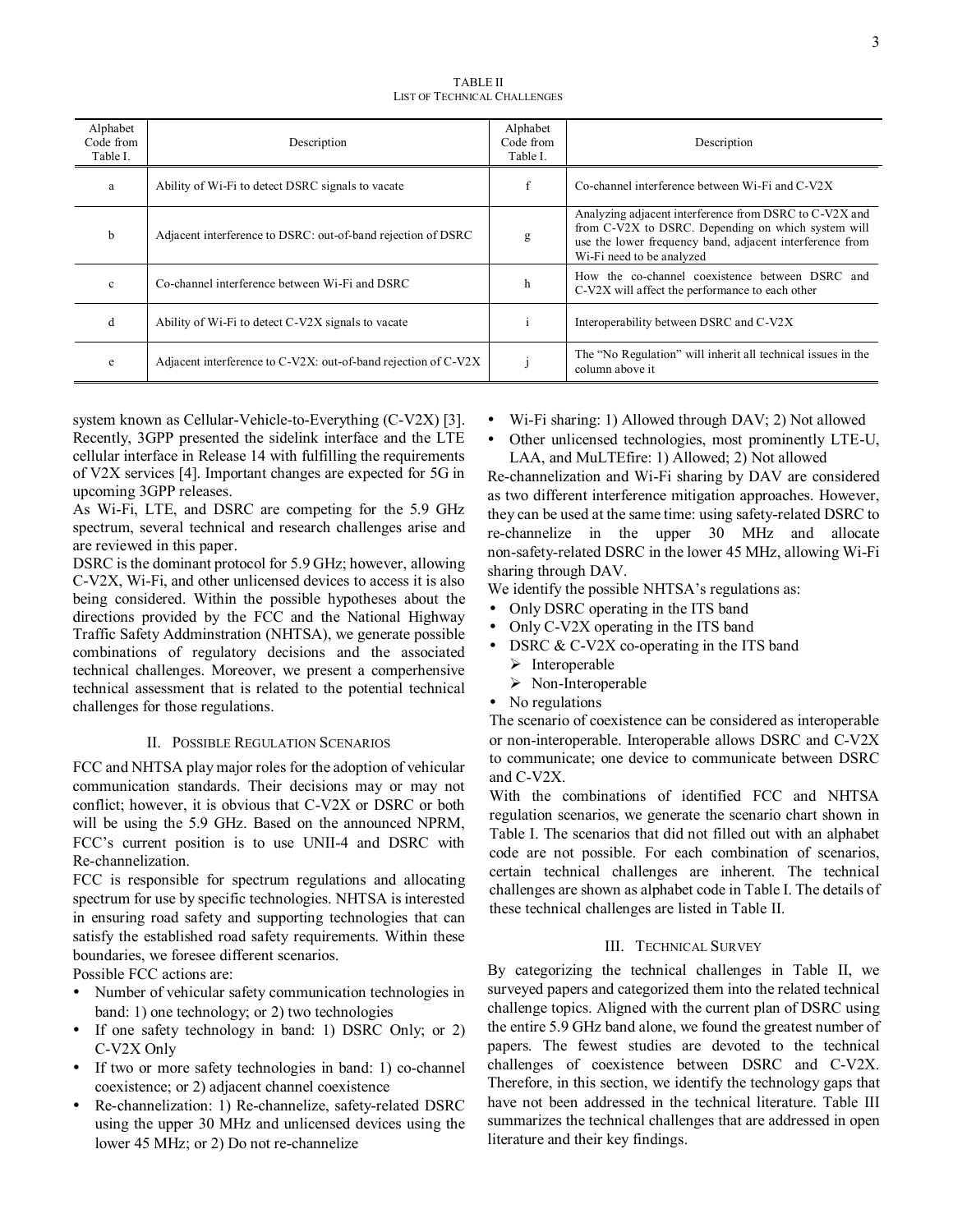# *A. DSRC Only*

Reference [5] evaluates the effects of adjacent channel interference in multi-channel vehicular networks. In the model setup, a target node is observing in Service Channel (SCH) 4 and various numbers of nodes transmit on SCH3 to cause adjacent channel interference on the target node. Their study shows that a node tuning into a channel with a low transmission power, so to mitigate adjacent channel interference effects would preserve the communication quality to some extent. The study also concludes that despite the blocking, channel access delay may be reduced and transmissions may be less prone to collisions.

The authors in [6] analyze the effects of adjacent channel interference levels, channel access delay and packet loss in the multi-channel vehicular networks using an adjacent channel interference model through simulation that is able to control time, space, and frequency parameters for mobile nodes. They explore two scenarios: 1) vehicular nodes are arranged in a square and adjacent channel interference effects are measured in the center; 2) 60 cars are exponentially distributed over 3-lane highway. Through simulations, the effect of adjacent channel interference is found to be significant for transmission power settings of 20 dBm and when the involved nodes are at a distance lower than 7 m. The results show that increased packet losses is the more evident effect of adjacent channel interference in mixed co-channel and adjacent channel interference scenarios.

The impact of adjacent channel interference on the DSRC Control Channel (CCH) due to communication in adjacent SCH channel is evaluated in [7]. The setup considers two devices communicating on CCH and two on SCH. Two nodes, one on each channel, are kept close together while the other two are farther away. Power levels of 5, 10, 15, 20, and 33 dBm and 5-500 m separations are used. The authors observe that 1) a transmit power of 33 dBm is not applicable because the adjacent channel will be found busy by the nearby node; 2) it is not applicable to run both channels with a similar transmit power due to the reduction of the communication range to 100 m on both channels; 3) the best power difference seems to be 10 dB where the best communication range on the CCH and SCH can be achieved.

The impact of on-board 802.11a Wi-Fi device communication with an electronic toll collector on the vehicle's DSRC communication performance is evaluated in [8]. The tests were done with 3 lanes and 100 cars in each lane. Two traffic cases are considered: 1) normal traffic case, in which cars move at 54 km/h and the average inter-car distance is 10 m; 2) traffic jam case, which assumes that cars are moving at 3.6 km/h and the average inter-car distance is 3 m. Also, the transmit power sensitivity is considered by 1) varying the percentage of cars using 802.11a; 2) varying the transmit power of 802.11a; and 3) varying transmit power of the 802.11p RSU. The authors of [8] conclude that the effect of 802.11a interference cannot be eliminated just by increasing the 802.11p transmit power and need further mechanisms to make DSRC more reliable and rugged.

Reference [9] analyzes the coexistence between Wi-Fi and DSRC by analyzing the physical layer challenges and the MAC layer challenges for the two systems. At short distances between DSRC transmitter and receiver there is no significant coexistence issues. For long range DSRC communications, there is high DSRC packet loss due to interference from Wi-Fi, but long distances may not be as critical for safety related DSRC applications. At medium distances, Wi-Fi at outdoor can coexist better than Wi-Fi at indoor, the latter creating non-negligible DSRC packet loss, which can be problematic for safety applications. The results show that even with DAV, Wi-Fi at indoor can cause interference to DSRC, and it is recommended to reduce the Wi-Fi transmit power. Also, the results show that DAV provides better coexistence mechanisms for DSRC, and is a recommended technique if Wi-Fi and DSRC share the same band.

We suggest that additional technical analysis be performed for DSRC Only (F3) regulatory scenario:

- Evaluation of adjacent channel and co-channel Wi-Fi interference effects
- Technical improvement of Wi-Fi to detect DSRC signal for an advanced DAV algorithm

### *B. C-V2X Only*

Reference [10] analyzes the effect of the aggregate adjacent channel interference generated from LTE small-cells to a user in a macro-cell. The authors propose an interference approximation model for the interference generated from small-cell to a device connected to the macro-cell as a weighed-sum of lognormal-based distributions. They find that if small-cell density increases, the outage probability of victim users increases and for the same small-cell density, as the distance between victim user and macro-cell base station (BS) increases, the outage probability increases.

The authors of [11] propose a modified OFDM-based scheme for V2X communication to improve performance and robustness of vehicular communication against fast fading, which will happen when vehicles travel at high speed. The authors analyze the effect of the number of subcarriers on the date rate for different relative speeds and conclude that when the data rate increases from 1 Mbps to 10 Mbps under a relative speed of 200 km/h, a larger number of subcarriers is preferred to satisfy the link performance requirements, especially to prevent frequency selective fading.

The authors of [12] evaluate the performance of V2I communication in a freeway scenario in which the coverage is provided by LTE-A. They use an LTE system simulation platform for which the system throughput performance and signal-to-interference-plus-noise ratio (SINR) have been rigorously assessed. For the case in which the network is dense and the reliability requirement high, the results indicate there is a need for novel resource allocation and interference mitigation techniques to meet the performance requirements. For the case in which the minimum and maximum distances between vehicles are 200 m and 300m, respectively (which corresponds to around 40 vehicles connected to each RSU), the result shows that about 50% of vehicles can achieve an SINR of 15 dB and cell edge vehicles (5% from CDFs) can achieve SINR of 2 dB. The authors of [13] and [14] analyze the performance of LTE-V or C-V2X Mode 4. In [13], the authors compare the performances of DSRC and LTE-V in fast and slow environments and evaluate the LTE-V performance for different modulation schemes. From these studies, the authors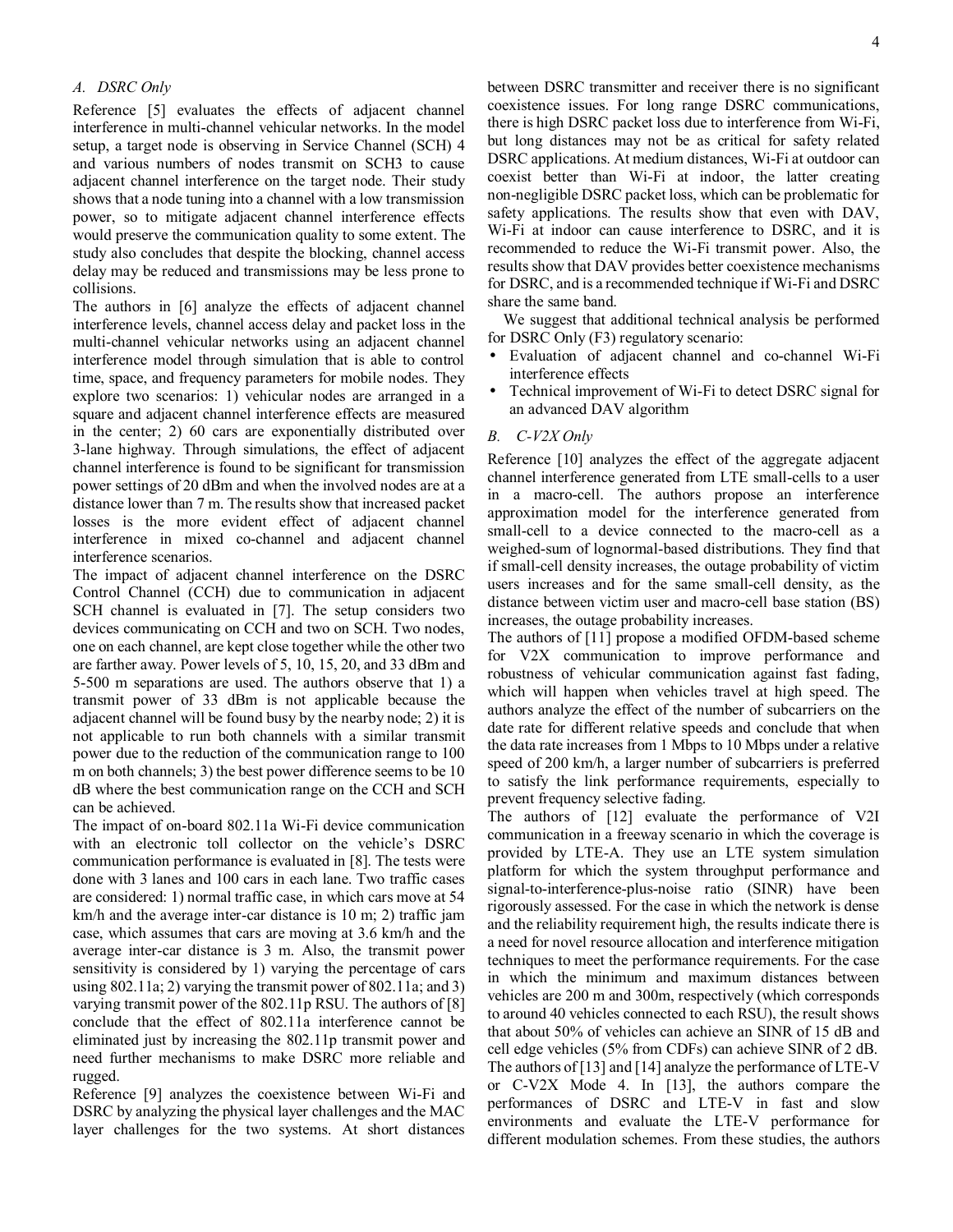observe that LTE-V outperforms DSRC when DSRC is using a low data rate and alternative DSRC due to its improved link budget, the support for redundant transmissions per packet, and different sub-channelization schemes. However, careful configuration of parameters is required for a more efficient use. The authors of [14] analyze the performance of the C-V2X's Semi-Persistent Scheduling (SPS) and evaluate different SPS parameter configurations. They observe that the Packet Delivery Ratio (PDR) improves when increasing the number of available sub-channels or when increasing of resource reservation interval in dense networks.

From our surveys on the research related to C-V2X Only (F4) regulatory scenario, we recommend research on:

- Analysis of C-V2X performance w.r.t. DSRC,
- Quantification of adjacent and co-channel Wi-Fi interference effects on C-V2X
- Technical improvement of Wi-Fi to detect C-V2X signal for an advanced DAV algorithm, and
- Possibilities of improved scheduling and congestion control mechanisms for C-V2X networks
- *C. Coexistence between DSRC and C-V2X*

In [15], the 5GAA proposes splitting the lower 30 MHz band between DSRC and C-V2X, where each technology is allocated 10 MHz (5875-5885 MHz, 5895-5905 MHz), and there is 10 MHz in between (5885-5895 MHz), which can be used by either technology through a DAV mechanism. According to 5GAA, the upper 45 MHz allocation will be addressed in the future.

The coexistence between DSRC and C-V2X (F2) and the regulatory implications are open research problems. The technical challenges embrace all challenges mentioned in the previous regulatory scenarios:

- Evaluation of adjacent and co-channel interference effects between DSRC and C-V2X,
- Message scheduling schemes for DSRC and C-V2X,
- Interoperability between DSRC and C-V2X,
- DSRC/C-V2X detection and identification methods,
- Wi-Fi detecting DSRC/C-V2X for advanced DAV algorithm, and
- Advanced channelization, avoidance, and interference mitigation.

#### IV. CONCLUSION AND OUTLOOK

We have analyzed the potential regulatory rules that can be made by FCC and NHTSA for the 5.9 GHz spectrum band designated to vehicular communication and discussed possible regulation scenarios. We have derived the main technical challenges for several combinations of scenarios and surveyed related research mapped to the possible scenarios. We have found that some topics have been researched more than the others. Research has addressed the DSRC only scenario, C-V2X only, and to less extent the coexistence of DSRC and C-V2X. We believe that coexistence of DSRC and C-V2X will be the path forward regulation in near future and the technology and market will tell what will be the scenario in the far future. With this in mind, we recommend that interoperability issues

| <b>Regulatory Scenarios</b>        | Contributions                                                                                                                                                                                                                                                                                                                                                                                                                                                                                                                                                                                                                                                                                                                                                                                                                                                                                                                                                                                                                                                                                                                                                                                                                                                                                     |  |  |  |  |  |
|------------------------------------|---------------------------------------------------------------------------------------------------------------------------------------------------------------------------------------------------------------------------------------------------------------------------------------------------------------------------------------------------------------------------------------------------------------------------------------------------------------------------------------------------------------------------------------------------------------------------------------------------------------------------------------------------------------------------------------------------------------------------------------------------------------------------------------------------------------------------------------------------------------------------------------------------------------------------------------------------------------------------------------------------------------------------------------------------------------------------------------------------------------------------------------------------------------------------------------------------------------------------------------------------------------------------------------------------|--|--|--|--|--|
| <b>DSRC</b> Only                   | • A node tunes into a channel with a low transmission power to mitigate adjacent channel interference effects<br>would preserve the communication quality at some extent [5].<br>• Interference to nearby nodes gets weaker [5].<br>• Effect of adjacent channel interference should not be neglected for transmission power of 20 dBm at a<br>distance lower than $7 \text{ m}$ [6].<br>• Increase of channel access delay due to adjacent channel interference is largely negligible when co-channel<br>interference is also experienced [6].<br>• The best power difference is around 10 dB where the best communication range on the CCH and SCH can be<br>achieved [7].<br>• Effect of 802.11a interference can't be eliminated by increasing 802.11p transmit power [8].<br>• Even with DAV, indoor Wi-Fi can cause interference to DSRC and recommended to reduce Wi-Fi transmit<br>power to avoid creating an interference to DSRC [9].                                                                                                                                                                                                                                                                                                                                                   |  |  |  |  |  |
| C-V2X Only                         | • If small-cell intensity increases, the outage probability of victim user increase [10].<br>• As the distance between victim user and macro-cell BS increases, outage probability increase [10].<br>• When the data rate is increasing from 1 Mbps to 10 Mbps under a relative speed of 200 km/h, the larger<br>number of subcarriers is preferred to satisfy maintain the link, especially to in the presence of frequency<br>selective fading [11].<br>• When the network is dense and the reliability requirements are high, there is a need for novel resource<br>allocation and interference mitigation techniques to meet the performance requirements [12].<br>• LTE-V outperforms DSRC when DSRC is at 6 Mb/s, but DSRC can improve the performance with 18 Mb/s<br>$[13]$ .<br>• LTE-V can be an alternative to DSRC due to its improved link budget, the support for redundant<br>transmissions per packet, and sub-channelization schemes; however, a careful configuration of the<br>transmission parameters is required for transmitting more packets per seconds (pps) [13].<br>• PDR improves with the number of available sidelinks sub-channels [14].<br>• PDR increases from 10-25% to 60-85% when the resource reservation interval is increased from 100 to 1000<br>ms [14]. |  |  |  |  |  |
| Coexistence between DSRC and C-V2X | • 5GAA proposes splitting the lower 30 MHz between DSRC and C-V2X and address the upper 45 MHz<br>allocation in the future $[15]$ .                                                                                                                                                                                                                                                                                                                                                                                                                                                                                                                                                                                                                                                                                                                                                                                                                                                                                                                                                                                                                                                                                                                                                               |  |  |  |  |  |

TABLE III SUMMARY OF TECHNICAL SURVEYS